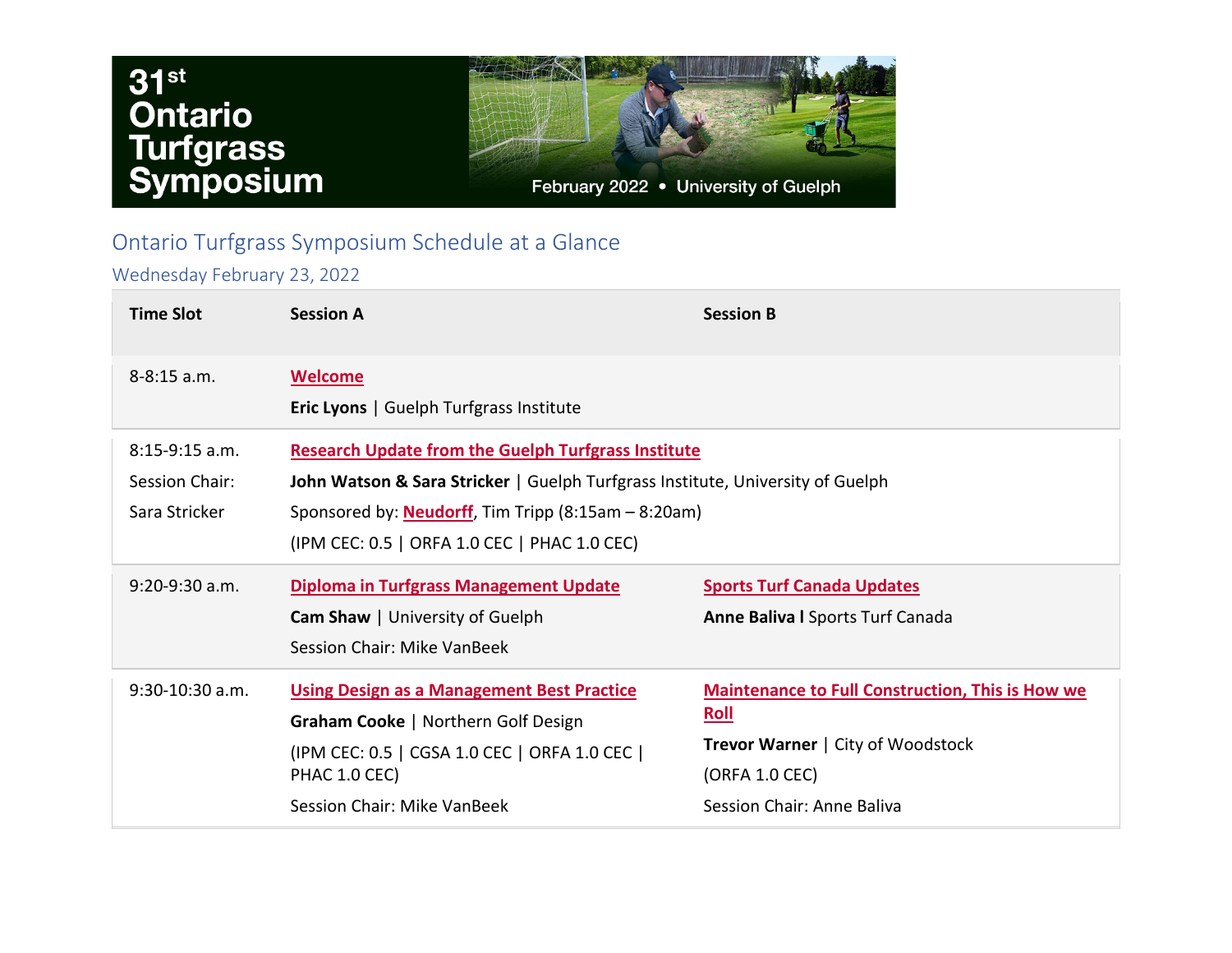| <b>Time Slot</b>         | <b>Session A</b>                                                                                                                                                                                                                                              | <b>Session B</b>                                                                                                                                                                                                           |
|--------------------------|---------------------------------------------------------------------------------------------------------------------------------------------------------------------------------------------------------------------------------------------------------------|----------------------------------------------------------------------------------------------------------------------------------------------------------------------------------------------------------------------------|
| Wednesday<br>February 23 |                                                                                                                                                                                                                                                               |                                                                                                                                                                                                                            |
| $10:45 -$<br>11:45am     | <b>Challenges and Progress in Using Probiotic</b><br><b>Microbes to Improve Turf Health</b><br>Dr. Manish Raizada   University of Guelph<br>(IPM CEC: 1.0   CGSA 1.0 CEC   ORFA 1.0 CEC  <br>PHAC 1.0 CEC)<br>Session Chair: Mike VanBeek                     | <b>Supporting your Turf Program</b><br>Rory Doucette   City of Welland<br>(ORFA 1.0 CEC)<br>Session Chair: Anne Baliva                                                                                                     |
| 12:15-1:15 p.m.          | <b>Part 1: A Novel Field Assay to Detect Fungicide</b><br><b>Resistance in the Dollar Spot Pathogen</b><br>Ed McNab   University of Guelph<br>Sponsored by: Simplistic Lines, Nancy and Brent<br>Baker (12:15 - 12:20 p.m.)<br>Session Chair: Katerina Jordan | <b>Hiring in Today's Competitive Job Market</b><br><b>Chris Lemcke</b>   Weed Man<br>Sponsored by: <b>Nutrite</b> , Mark Schneider (12:15 -<br>12:20 p.m.)<br>(CGSA 1.0 CEC   ORFA 1.0 CEC)<br>Session Chair: Chiel Visser |
|                          | <b>Part 2: Detection of Sod Quality Using Ground</b><br><b>Base LiDAR and Machine Learning</b><br>Arthur Rosenfield   University of Guelph<br>(CGSA 1.0 CEC   ORFA 1.0 CEC)<br>Session Chair: Katerina Jordan                                                 |                                                                                                                                                                                                                            |

**2 |** Page



**GUELPH** TURFGRASS







SPORTS\*TURF CANADA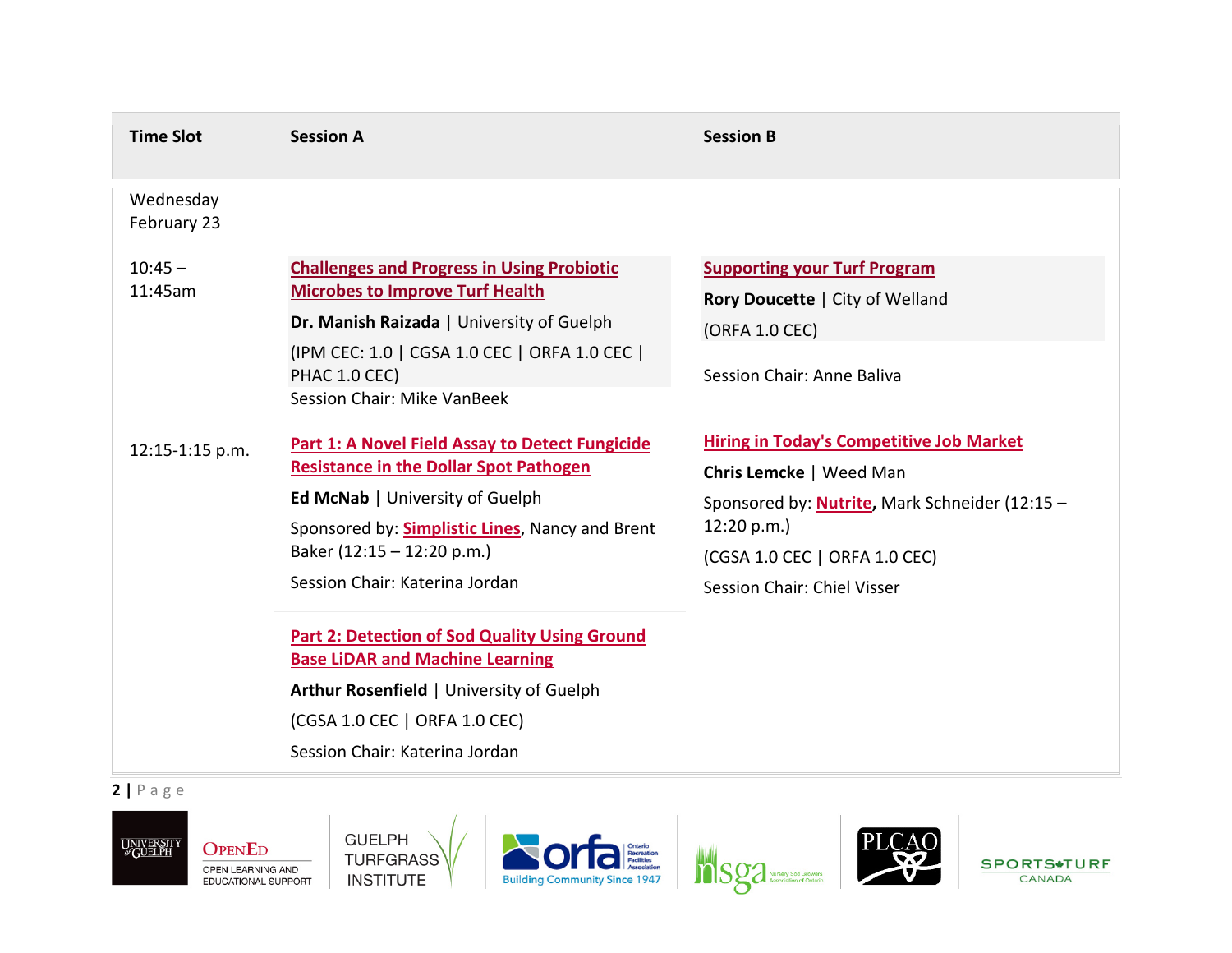| <b>Session A</b>                                                                                                                        | <b>Session B</b>                                                                                                                                         |
|-----------------------------------------------------------------------------------------------------------------------------------------|----------------------------------------------------------------------------------------------------------------------------------------------------------|
|                                                                                                                                         |                                                                                                                                                          |
| <b>Recognition and Cultural Management of</b><br><b>Common Lawn Diseases</b>                                                            | <b>Want to go Far? Go Together! The Power of</b><br><b>Checkoff Programs</b>                                                                             |
| (IPM CEC: 1.0   CGSA 1.0 CEC   ORFA 1.0 CEC  <br>PHAC 1.0 CEC)                                                                          | Dr. Casey Reynolds   Turfgrass Producers<br>International<br>(ORFA 1.0 CEC)                                                                              |
| Session Chair: Katerina Jordan                                                                                                          | Session Chair: Chiel Visser                                                                                                                              |
| <b>BioTitan - A Bioinsecticide to the Rescue in</b><br><b>Turfgrass</b>                                                                 | <b>Phosphorus Application for Seedling Growth and</b><br><b>Maturation</b>                                                                               |
| <b>Catherine Bracquemont   Anatis Bioprotection</b>                                                                                     | Eric Lyons   University of Guelph                                                                                                                        |
| (IPM CEC: 1.0   CGSA 1.0 CEC   ORFA 1.0 CEC  <br>PHAC 1.0 CEC)                                                                          | (IPM CEC: 1.0   CGSA 1.0 CEC   ORFA 1.0 CEC  <br>PHAC 1.0 CEC)                                                                                           |
| Session Chair: Katerina Jordan                                                                                                          | Session Chair: Chiel Visser                                                                                                                              |
| <b>Athletic Field Paint Management</b><br><b>Adam Thoms</b>   Iowa State University<br>(ORFA 1.0 CEC)<br>Session Chair: Katerina Jordan | <b>Grass Seed Shortages - Cause and Strategies to</b><br><b>Overcome</b><br>Leah Brilman   DLF Pickseed<br>(ORFA 1.0 CEC)<br>Session Chair: Chiel Visser |
|                                                                                                                                         | <b>Tom Hsiang   University of Guelph</b>                                                                                                                 |

**3 |** Page











SPORTS\*TURF CANADA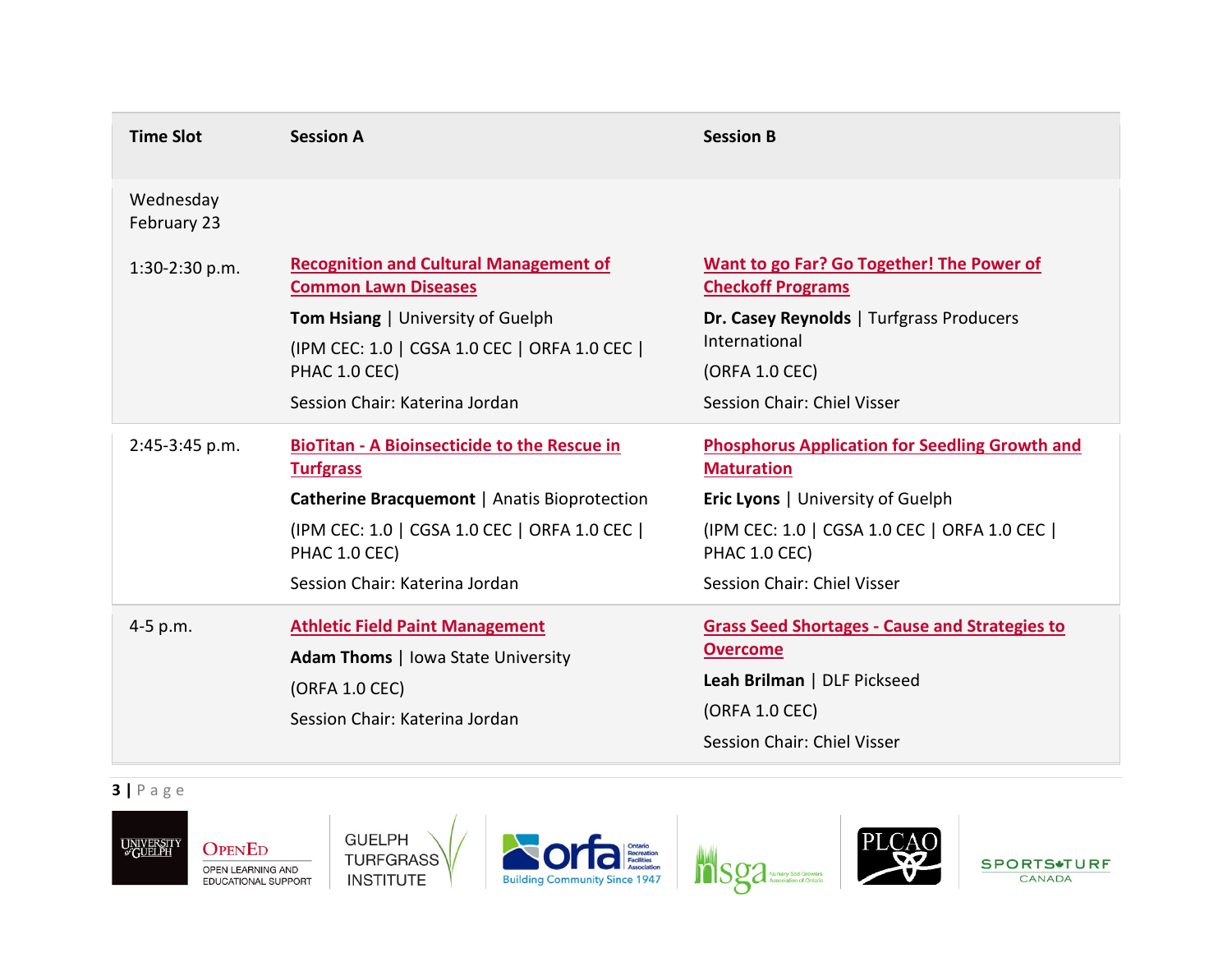## Thursday February 24, 2022

| <b>Time Slot</b>                                    | <b>Session C</b>                                                                                                                                                                                                                           | <b>Session D</b>                                                                                                                                                                                                                                                         |
|-----------------------------------------------------|--------------------------------------------------------------------------------------------------------------------------------------------------------------------------------------------------------------------------------------------|--------------------------------------------------------------------------------------------------------------------------------------------------------------------------------------------------------------------------------------------------------------------------|
| 8-8:15 a.m.                                         | <b>Welcome</b><br>Sara Stricker   Guelph Turfgrass Institute                                                                                                                                                                               |                                                                                                                                                                                                                                                                          |
| $8:15-9:15$ a.m.<br>Session Chair:<br>Sara Stricker | <b>GPS Enabled Sprayers and the Future of Application</b><br>James Connor and Wray Mason   Allturf<br>Sponsored by: <b>Syngenta</b> , Scott White<br>$(8:15am - 8:20am)$<br>(IPM CEC: 1.0   CGSA 1.0 CEC   ORFA 1.0 CEC   PHAC<br>1.0 CEC) |                                                                                                                                                                                                                                                                          |
| $9:20-9:30$ a.m.                                    | <b>Ontario Recreation Facilities Association Update</b><br>Session Chair: Terry Piche                                                                                                                                                      | <b>PLCAO Update</b><br>Al Pinnsoneault I PLCAO                                                                                                                                                                                                                           |
| 9:30-10:30 a.m.                                     | Why Weed ID matters It Could Save Your Life<br>Dr. Francois Tardif   University of Guelph<br>(IPM CEC: 1.0   CGSA 1.0 CEC   ORFA 1.0 CEC   PHAC<br>1.0 CEC)<br>Session Chair: Terry Piche                                                  | <b>Developing a Sound Agronomic and</b><br><b>Environmentally Responsible Fertilizer</b><br><b>Program for Home Lawns</b><br>Kevin Frank   Michigan State University<br>(IPM CEC: 1.0   CGSA 1.0 CEC   ORFA 1.0 CEC  <br>PHAC 1.0 CEC)<br>Session Chair: Al Pinsonneault |

**4 |** Page











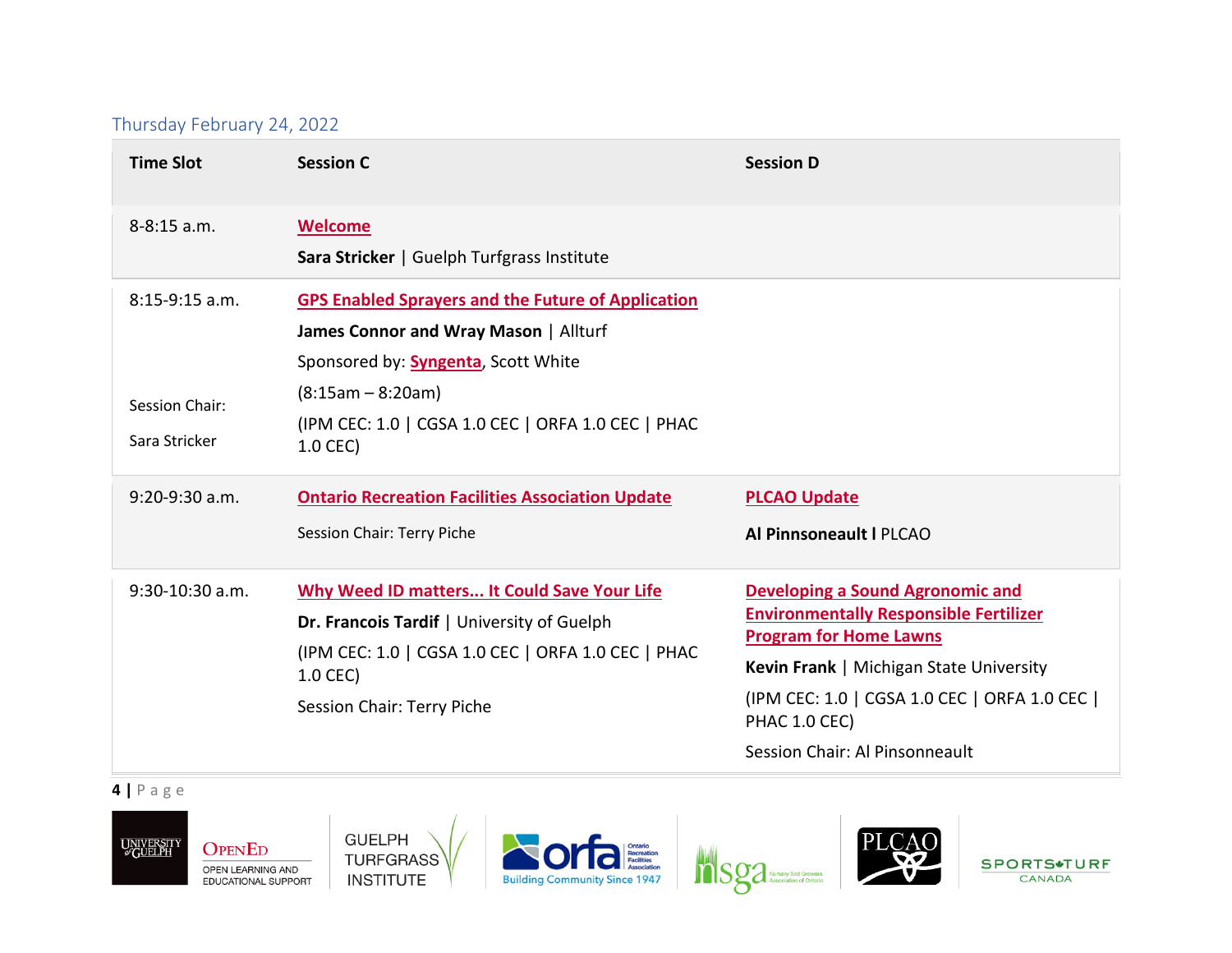| <b>Time Slot</b>                 | <b>Session C</b>                                                                                                                                                                       | <b>Session D</b>                                                                                                                                                                                                                   |
|----------------------------------|----------------------------------------------------------------------------------------------------------------------------------------------------------------------------------------|------------------------------------------------------------------------------------------------------------------------------------------------------------------------------------------------------------------------------------|
| Thursday<br>February 24,<br>2022 |                                                                                                                                                                                        |                                                                                                                                                                                                                                    |
| 10:45-11:45 a.m.                 | <b>Operations Management in the Turfgrass Industry</b><br>Reg Langen   Dufferin Lawn Life<br>Session Chair: Terry Piche                                                                | <b>Sustainable Landscape Maintenance in a</b><br><b>Changing Environment</b><br>Pamela Cook   Clintar<br>(ORFA 1.0 CEC)<br>Session Chair: Al Pinsonneault                                                                          |
| 12:15-1:15 p.m.                  | <b>Features &amp; Benefits of Audubon International</b><br><b>Certification</b><br>Frank LaVardera   Audubon International<br>(CGSA 1.0 CEC   ORFA 1.0 CEC)<br>Session Chair: Cam Shaw | <b>Market Challenges Through a Global</b><br><b>Pandemic</b><br>Chris Lemcke   Weedman<br>(ORFA 1.0 CEC)<br>Session Chair: Karen McKeown                                                                                           |
| 1:30-2:30 p.m.                   | <b>Regulation Updates and Practical Applications</b><br><b>Suzanne Durst   MECP</b><br>(IPM CEC: 0.5   CGSA 1.0 CEC   ORFA 1.0 CEC   PHAC<br>1.0 CEC)<br>Session Chair: Cam Shaw       | <b>Management Factors to Consider for</b><br><b>Minimizing the Risk of Winterkill</b><br>Kevin Frank   Michigan State University<br>(IPM CEC: 1.0   CGSA 1.0 CEC   ORFA 1.0 CEC  <br>PHAC 1.0 CEC)<br>Session Chair: Karen McKeown |

**5 |** Page











SPORTS\*TURF CANADA